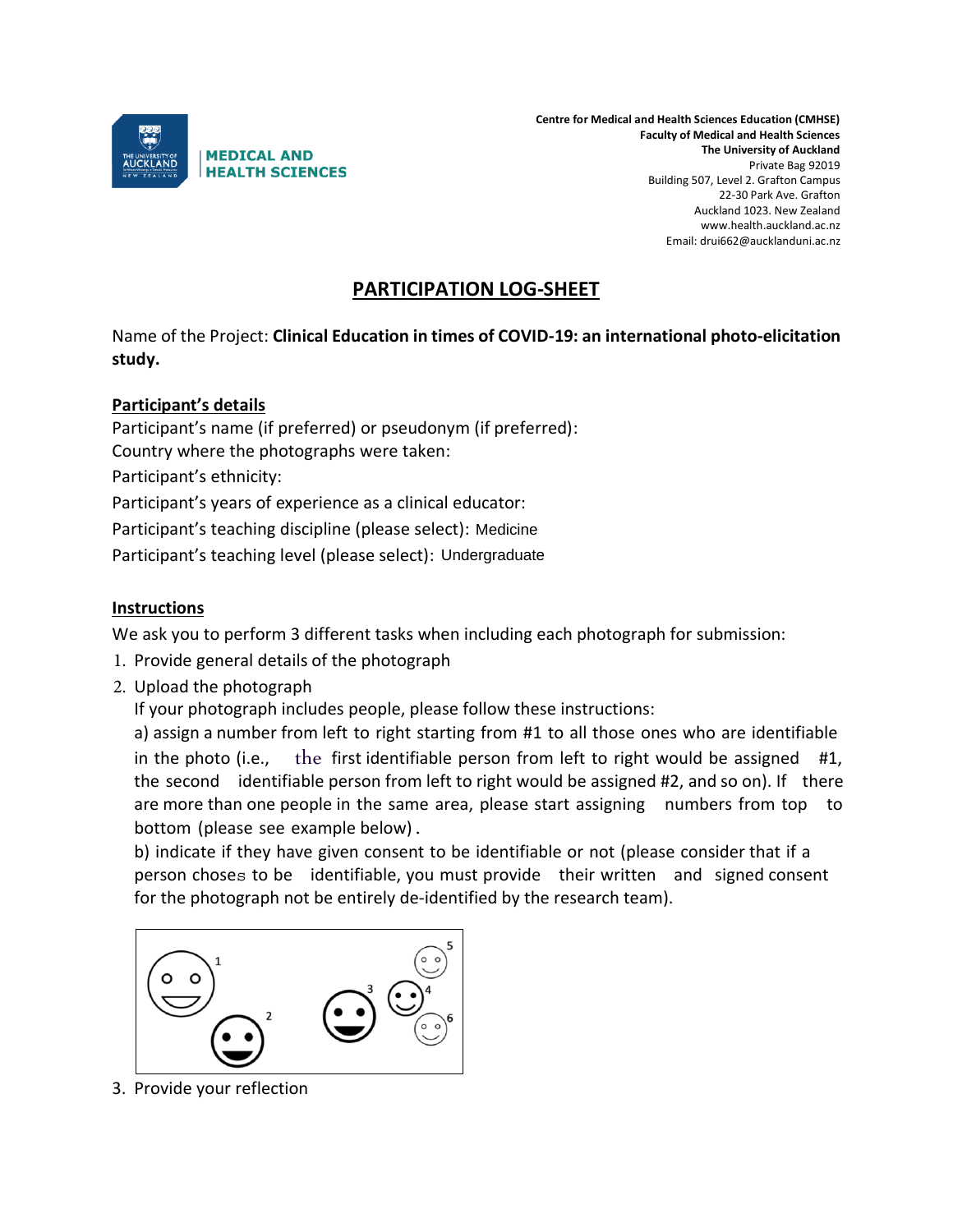## **Submissions (up to five photo-reflections)**

| #1 Photograph's | Date when the        | Content (describe what is    | Location |
|-----------------|----------------------|------------------------------|----------|
| name            | photograph was taken | happening in the photograph) |          |
|                 |                      |                              |          |

Please insert photography #1 here (click inside the box to see the browser option):

If people appear in the photograph, please indicate:

| Number of person           | Consent to be<br>identifiable given  |                                                            | Number of person            | Consent to be<br>identifiable given |         |
|----------------------------|--------------------------------------|------------------------------------------------------------|-----------------------------|-------------------------------------|---------|
| #1<br>#2<br>#3<br>#4<br>#5 | Yesl<br>Yesl<br>Yesl<br>Yesl<br>Yesl | Nol<br>N <sub>0</sub><br>N <sub>0</sub><br>Nol<br>$\rm No$ | #6<br>#7<br>#8<br>#9<br>#10 | Yesl<br>Yesl<br>Yesl<br>Yes<br>Yesl | N<br>No |

Please insert any additional number (if needed) here: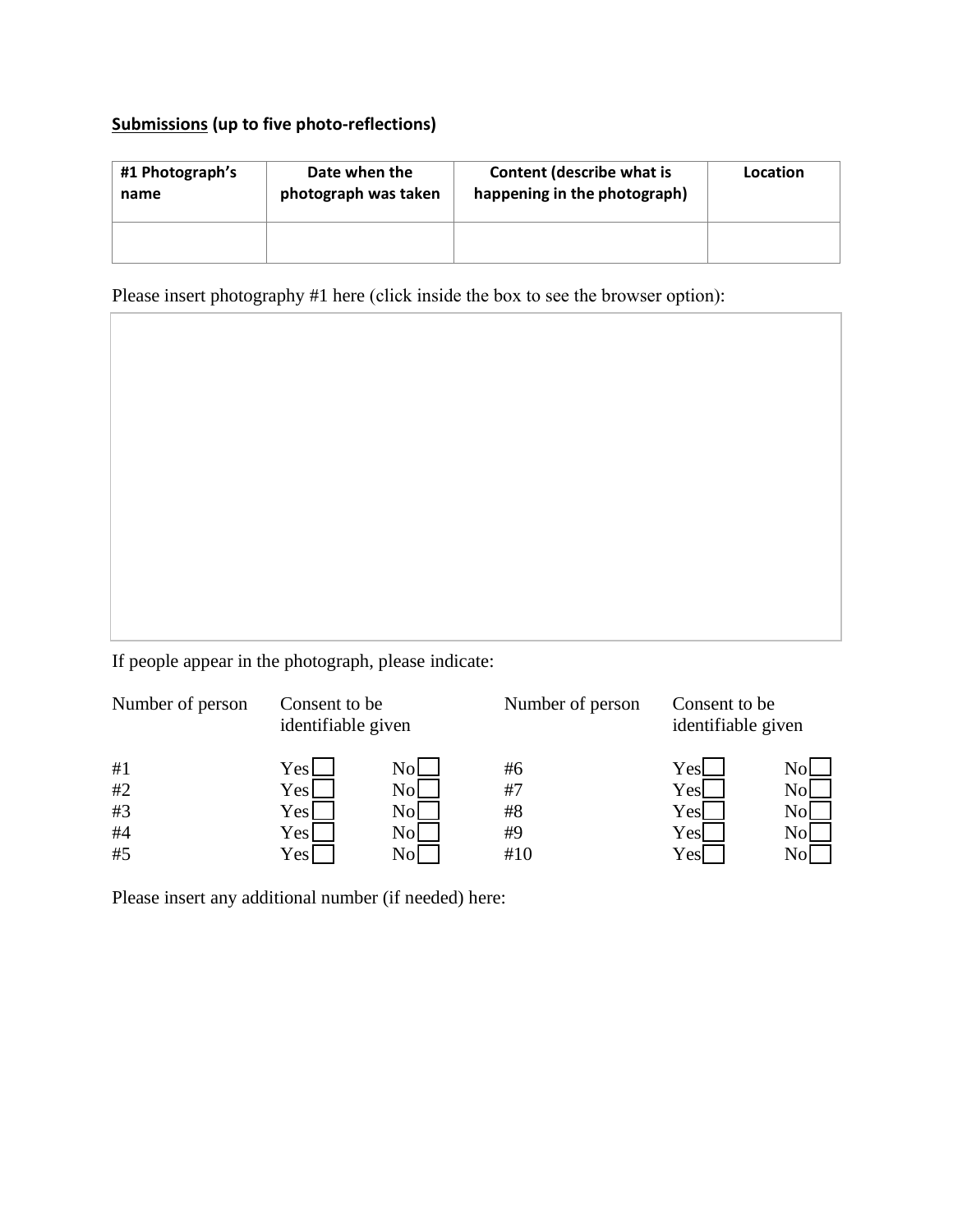Please type your written reflection for photograph #1here:

| #2 Photograph's | Date when the        | Content (describe what is    | Location |
|-----------------|----------------------|------------------------------|----------|
| name            | photograph was taken | happening in the photograph) |          |
|                 |                      |                              |          |

Please insert photograph #2 here (click inside the box to see the browser option):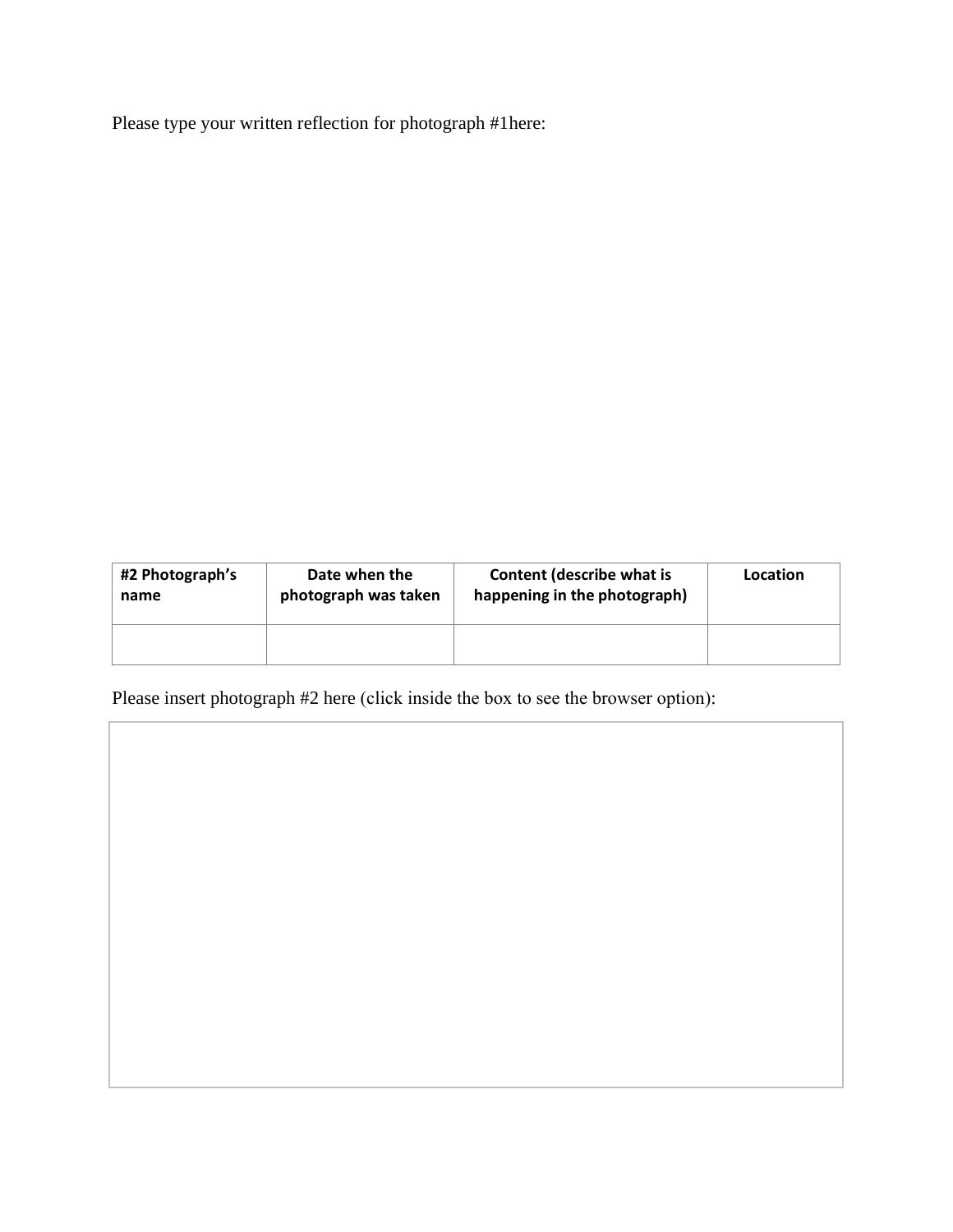|                          |                      | Number of person                    |                               |                                                          |
|--------------------------|----------------------|-------------------------------------|-------------------------------|----------------------------------------------------------|
| Yes<br>Yes<br>Yes<br>Yes | No<br>No<br>No<br>No | #6<br>#7<br>#8<br>#9                | Yes  <br>Yes  <br>Yes <br>Yes | No<br>N <sub>o</sub><br>N <sub>o</sub><br>N <sub>o</sub> |
| Yes                      | N <sub>0</sub>       | #10                                 | Yes <sub>l</sub>              | No                                                       |
|                          |                      | Consent to be<br>identifiable given |                               | Consent to be<br>identifiable given                      |

If people appear in the photograph, please indicate:

Please add any additional number (if needed) here:

Please type your written reflection for photograph #2 here: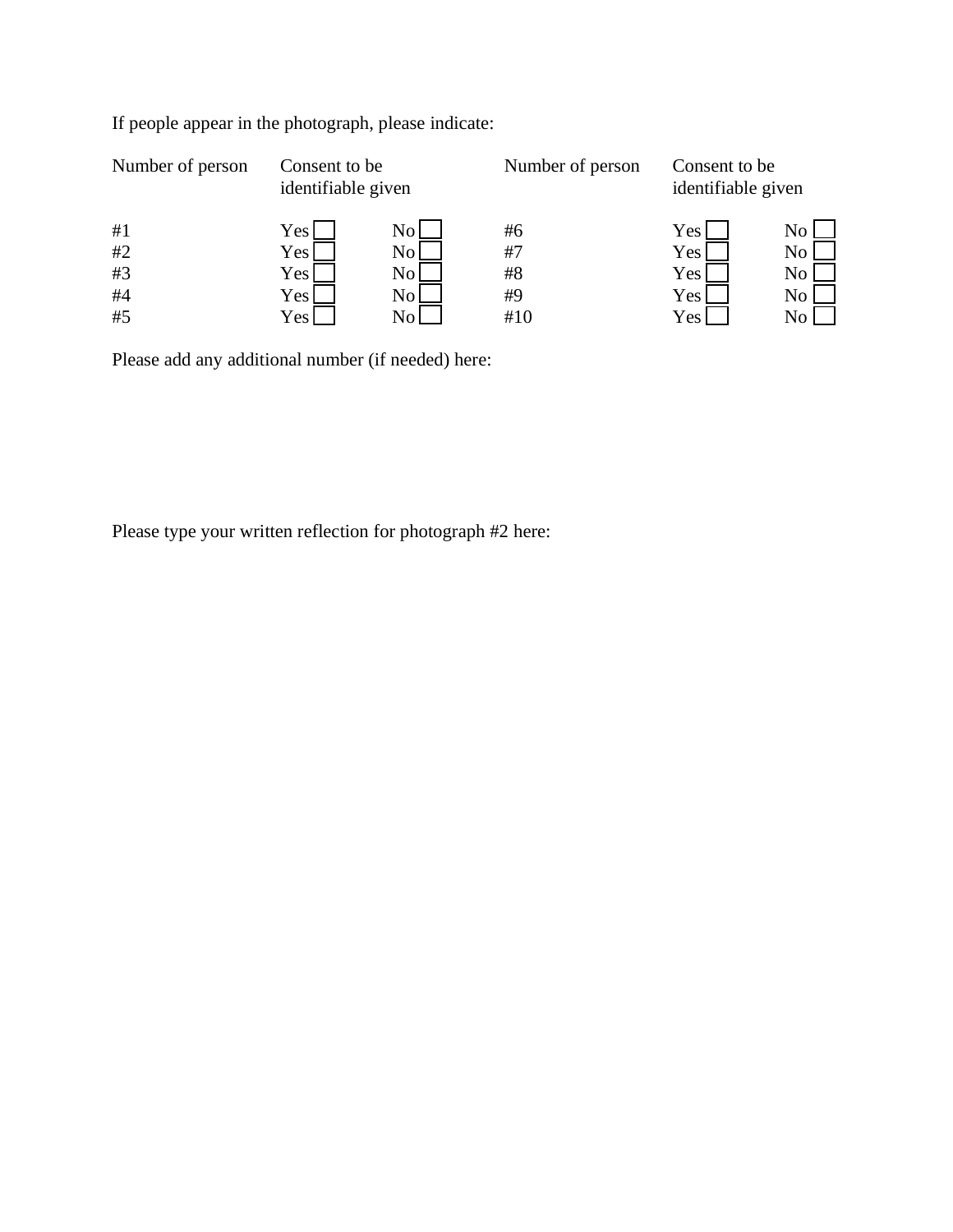| #3 Photograph's | Date when the        | Content (describe what is    | Location |
|-----------------|----------------------|------------------------------|----------|
| name            | photograph was taken | happening in the photograph) |          |
|                 |                      |                              |          |

Please insert photograph #3 here (click inside the box to see the browser option):

If people appear in the photograph, please indicate:

| Number of person           | Consent to be<br>identifiable given       |                                         | Number of person            | Consent to be<br>identifiable given |             |
|----------------------------|-------------------------------------------|-----------------------------------------|-----------------------------|-------------------------------------|-------------|
| #1<br>#2<br>#3<br>#4<br>#5 | Yes  <br>Yes l<br>Yes  <br>Yes l<br>Yes l | N0.<br>No<br>No<br>N <sub>0</sub><br>N٥ | #6<br>#7<br>#8<br>#9<br>#10 | Yesl<br>Yesl<br>Yesl<br>Yes<br>Yes  | N<br>N<br>N |

Please insert any additional number (if needed) here: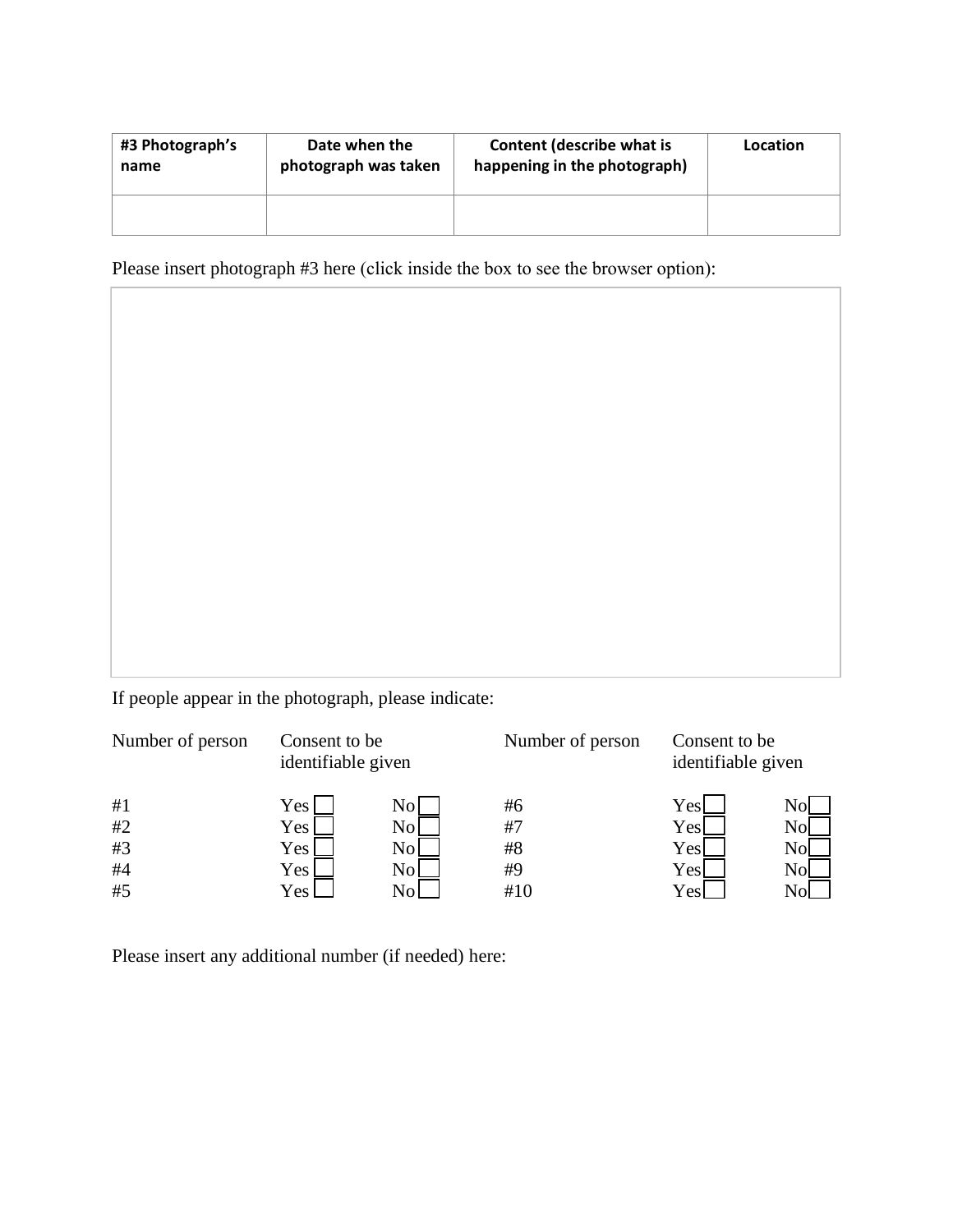Please type your written reflection for photograph #3 here:

| #4 Photograph's | Date when the        | <b>Content (describe what is</b> | Location |
|-----------------|----------------------|----------------------------------|----------|
| name            | photograph was taken | happening in the photograph)     |          |
|                 |                      |                                  |          |

Please insert photograph #4 here (click inside the box to see the browser option):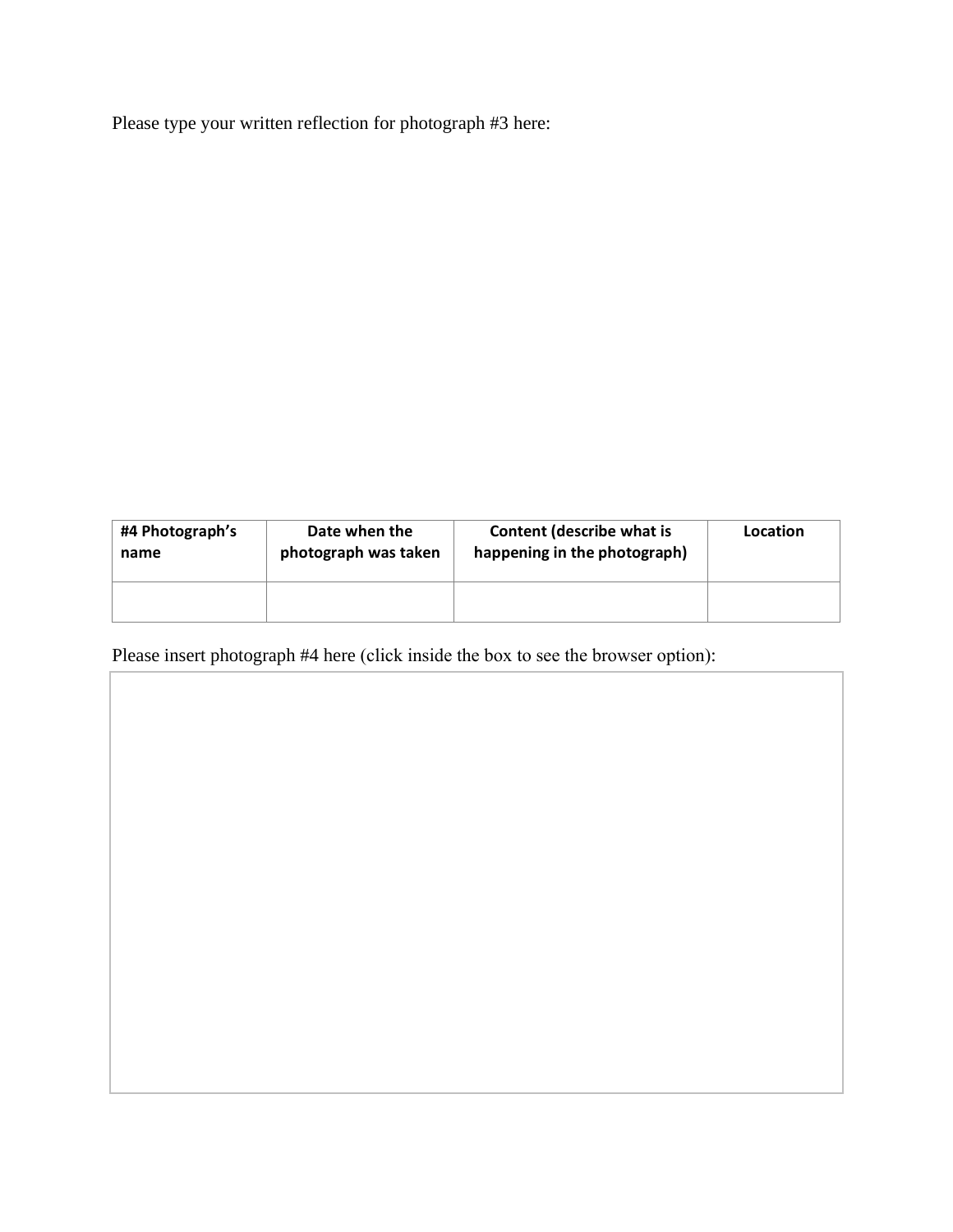|     |                | Number of person                    | Consent to be<br>identifiable given |    |
|-----|----------------|-------------------------------------|-------------------------------------|----|
| Yes | Nol            | #6                                  | $\rm Yes$ $\mid$                    | Nc |
| Yes | N <sub>o</sub> | #7                                  | Yes                                 | No |
| Yes | Nol            | #8                                  | Yes                                 | No |
| Yes | Nol            | #9                                  | Yes                                 | Nc |
| Yes | Nol            | #10                                 | <b>Yes</b>                          |    |
|     |                | Consent to be<br>identifiable given |                                     |    |

If people appear in the photograph, please indicate:

Please insert any additional number (if needed) here:

Please type your written reflection for photograph #4 here: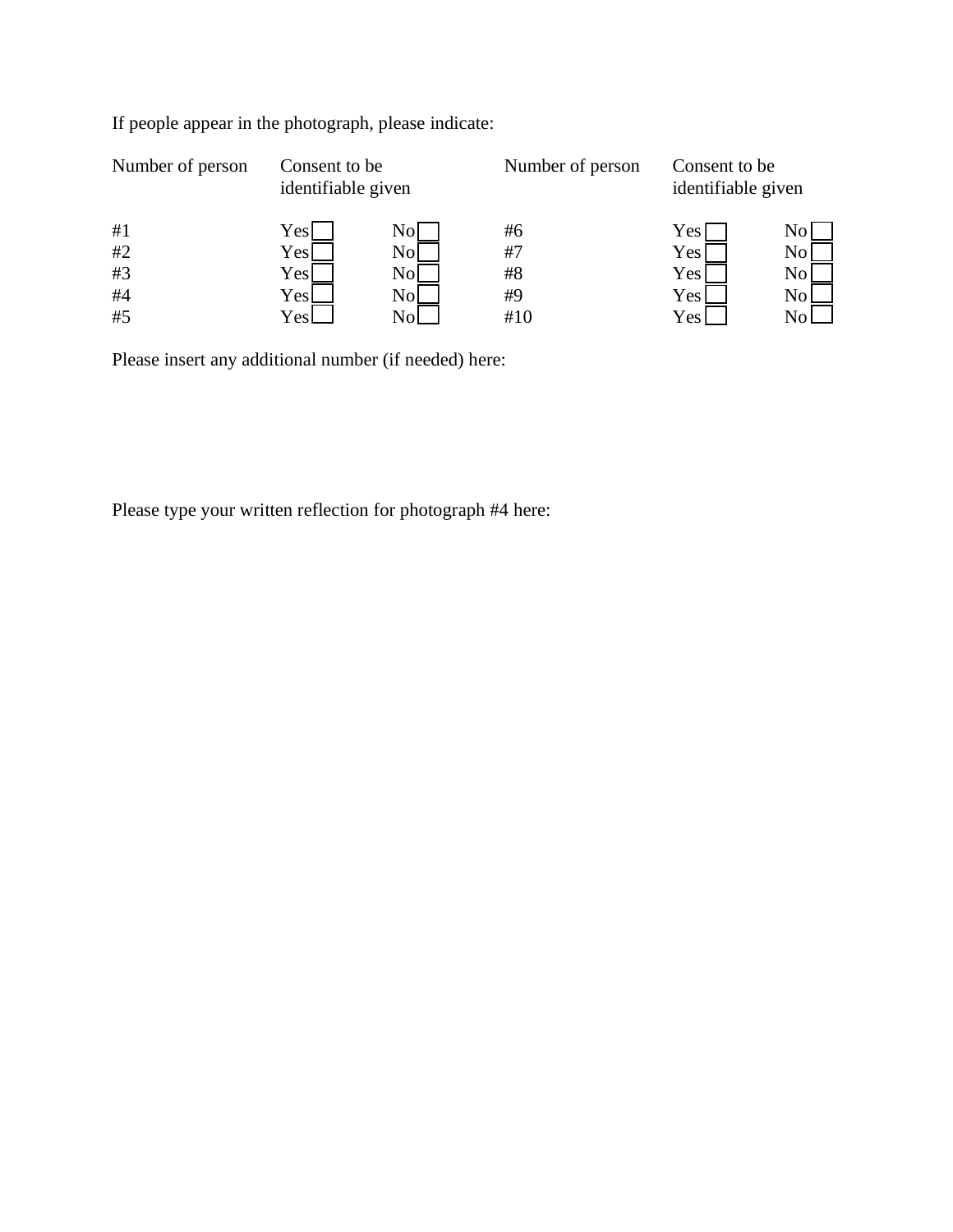| #5 Photograph's | Date when the        | Content (describe what is    | Location |
|-----------------|----------------------|------------------------------|----------|
| name            | photograph was taken | happening in the photograph) |          |
|                 |                      |                              |          |

Please insert photograph #5 here (click inside the box to see the browser option):

If people appear in the photograph, please indicate:

| Number of person | Consent to be<br>identifiable given |      | Number of person |            | Consent to be<br>identifiable given |
|------------------|-------------------------------------|------|------------------|------------|-------------------------------------|
| #1               | Yesl                                | Nol  | #6               | Yes        | $\rm N_{\Omega}$                    |
| #2               | Yesl                                | Nol  | #7               | Yes        | No                                  |
| #3               | Yesl                                | Nol  | #8               | <b>Yes</b> | N <sub>0</sub>                      |
| #4               | Yesl                                | Nol  | #9               | Yes        | N <sub>o</sub>                      |
| #5               | Yesl                                | No l | #10              | Yes        | N <sub>0</sub>                      |

Please insert any additional number (if needed) here: